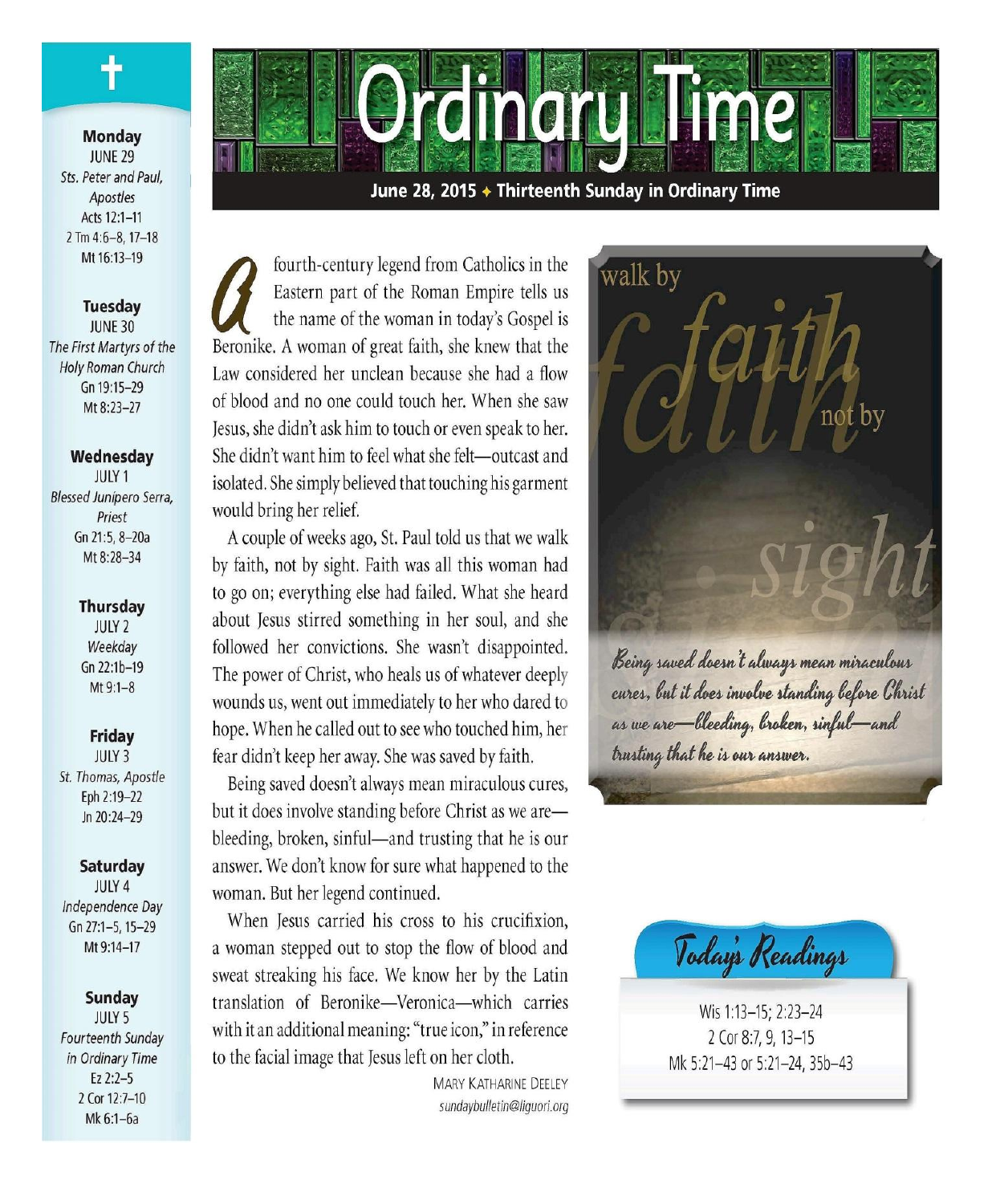

# **13 th Sunday In Ordinary Time**

 *June 28, 2015* 



## *St. Ann Catholic Church & Our Lady of Chartres Mission Pastor: Reverend Khoa P. Vo Office: 228-832-2560, Fax: 228-832-3140 Hours: Monday-Friday 9am-4pm.*

**Web: www.stannparishlizana.org --- Email: [stanncatholic@bellsouth.net](mailto:stanncatholic@bellsouth.net)**



EUCHARISTIC ADORATION Every Friday Adoration from 8:30 a.m. to 9:30 a.m SACRAMENT OF RECONCILIATION Both Before Mass and by Appointment.

*Mass Schedule for this Week*  Our Lady of Chartres Mass Schedule Sun 7:30 am Novena St. Ann Mass Schedule & Intentions Sat 5:00 pm Novena Sun 9:00am Novena

Mon 8:00 am Novena Tues 8:00 am +Greg Garstkat Wed 6:00 pm +Russell Board Thu 8:00am +John Pierce Fri 8:00am+A R DeZonia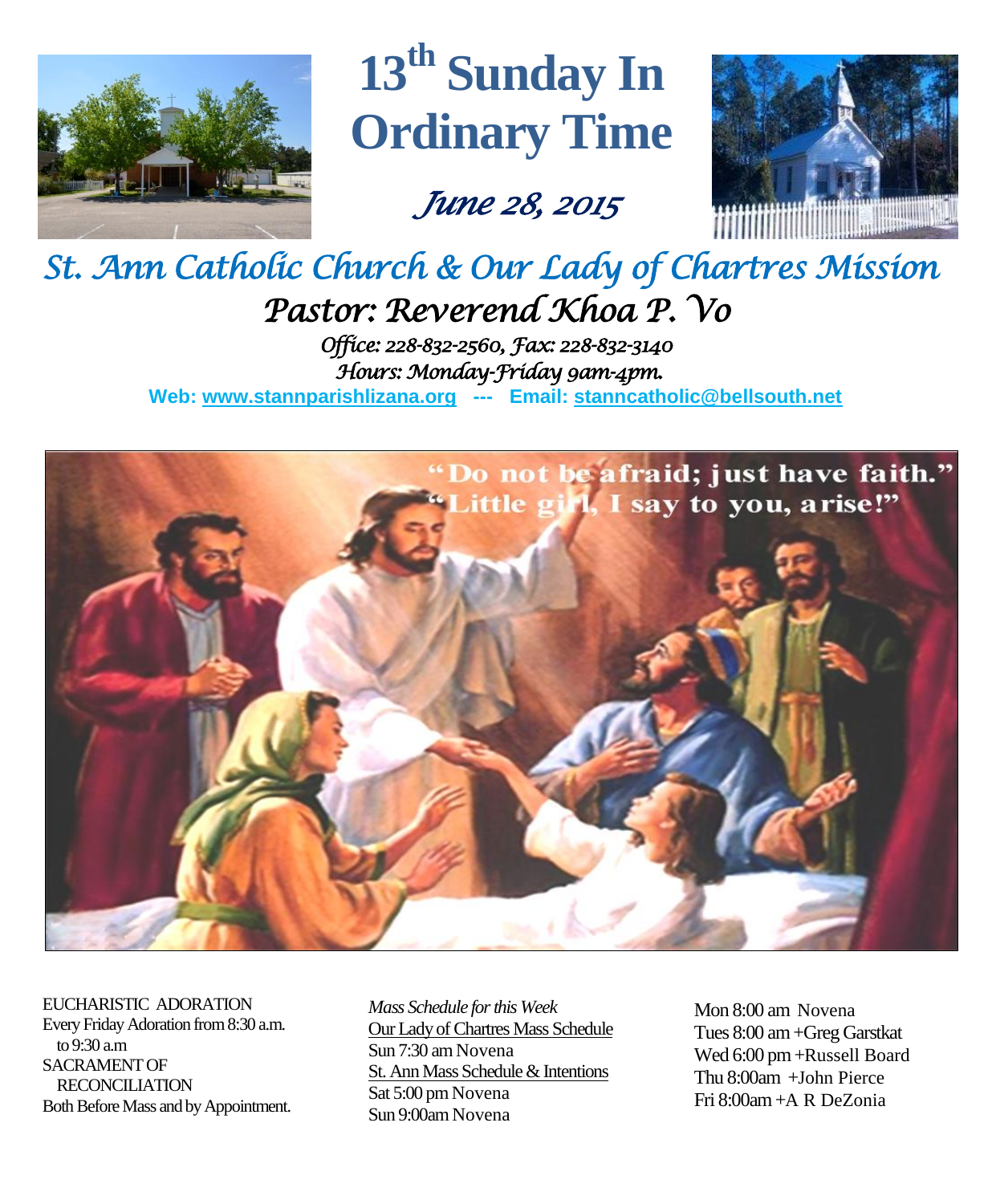## *From Father Khoa's Desk...*

## *Dear Parishioners and Friends,*

In today's Gospel we have the story of Jairus, a well-known synagogue leader, asking Jesus to come and heal his daughter. In the middle of this story the evangelist Mark inserts the incident about a nameless woman who has suffered for twelve long years from hemorrhages and who secretly touches Jesus' garment, hoping to be cured. Finally the focus of the story returns to the synagogue official's daughter who is at the point of death. Jesus is the one who holds the two stories together.

Similar to last Sunday, the focus of the Gospel account is on the identity of Jesus and our need to have faith in him. Jairus is a public figure, an official at the synagogue, and probably rather well-to-do in terms of social status. By contrast, the woman with the hemorrhages is anonymous, isolated while the woman with the hemorrhages meekly touches the cloak of Jesus hoping to go unnoticed. While both individuals experience some fear in the presence of Jesus, both are convinced through faith that Jesus has the power to heal.

The point of this lengthy story is that in order for healing to take place, fear has to be overcome with strong faith. It is the faith of both Jairus and the woman that helps to bring about the healings. And similar to last week's story of Jesus quieting the storm on the sea, the account in Mark is more than just about miracles of physical healing. On a deeper level, both stories have resurrection overtones. Jesus took the little girl by the hand and said, "Arise!" Both the official's daughter and the woman with the hemorrhages experience new life ("grace") and are called "daughter." In other words this language is reminiscent of what happens to all of us when are baptized. We become children of God, disciples of the Lord Jesus, and members of the Church. The Gospel account for today teaches important lessons about the power of faith and the need for all of us to trust in God's grace as we involve ourselves in the mission and ministry of the Church. This teaching is echoed in the documents of the Second Vatican Council: "There is no such thing as a member (of the Church) that does not have a share in the mission of the whole Body."

## *Have a great week! May God bless all of us!*  **...Fr. Khoa**

*This weekend* is the *Special Diocesan Collection, Peter's Pence*, which provides the Holy Father with the funds he needs to carry out his most important charitable works. The proceeds benefit the most disadvantaged: victims of war, oppression, and natural disasters. Through your generosity, we can cast the peace of Christ upon the world.

*First Friday Adoration* This Friday is the First Friday of the month. Please join us in *at St Ann* this *Friday*, *July*  $3^{rd}$  for *Adoration of the Blessed Sacrament*. *Adoration* will begin after the 8am Mass and ends at 9:30AM. Please come as "*Jesus longs for your visit"*.

## *Vacation Bible School*

VBS will be held next week **July 6-10 from 6pm to 8pm**. Anyone who wants to volunteer to help out can contact **Tracy Casey** at 228-832-0534. Registration will be on July 6 beginning at 5:30pm. Thank you.

*Church Cleaning:* We thank Kim Wood who cleaned the church on June 21 & 28. Mike and Ellen West will clean the church on July 5 & 12. Please call Ellen West at 341-0279 to sign up.

*Project Hope and Compassion:* Lennell King is the coordinator for PHC this summer. For more info, please contact Lennel King. Thank you.